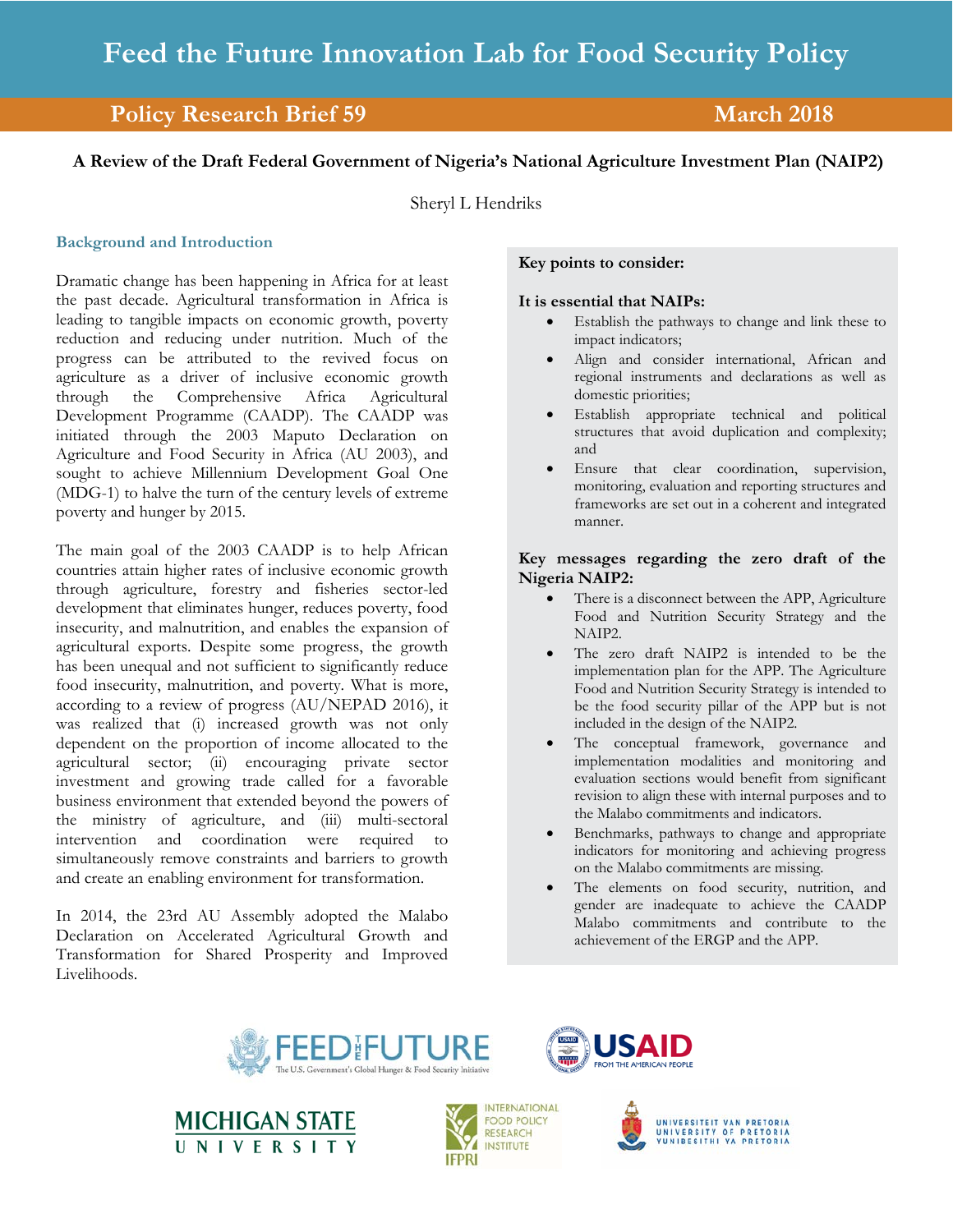The enhanced 2014 Malabo Declaration reaffirms the central commitments of the 2003 Maputo Declaration, but shifts away from the single-sector scope of the 2003 Maputo CAADP. This 2014 Malabo-focused CAADP approach pays attention to irrigation, mechanization and post-harvest losses and waste, while including areas of infrastructure, natural resources, land tenure, trade and nutrition elements that go beyond the mandate of the Ministry of Agriculture. Rather, the Malabo-aligned country-specific NAIPs provide a prioritized set of strategic agriculture, food security, and nutrition-centered initiatives as part of, and within the framework of, a nation's broader economic and social development agenda.

Since the 2003 Maputo Declaration, the execution of CAADP's evidence-based planning and implementation focus has brought technical credibility to African development processes, both at the continental and country level, instilling greater confidence from public, private and international investors and leading to more targeted actions. The CAADP process involves (i) stock taking of the current policies and programmes in the country, and (ii) an analysis of the trends with regard to development, whilst (iii) identifying future growth opportunities that will help the country achieve both the CAADP and the nationally defined targets, and then determining the basket of interventions to achieve these. In this way, the second generation (2014+) Malaboaligned NAIPs provide the vehicle to link national development frameworks to multi-sectoral action to:

- (i) Further the commitment to the CAADP process;
- (ii) Increase investment finance in agriculture, forestry and fisheries;
- (iii) End hunger, improve food security and reduce malnutrition;
- (iv) Eradicate poverty through agriculture;
- (v) Increase intra-African trade in agriculture commodities and services;
- (vi) Improve resilience to climate variability; and
- (vii) Enforce mutual accountability for actions and results.

## **The Purpose of This Analysis**

The Feed the Future Innovation Lab for Food Security Policy (FSP) seeks to conduct food security policy analysis and provide support to government policy and related reforms. This includes identifying a range of possible improvements with regard to agriculture, food security, and nutrition policies as well as to the design of the CAADP NAIPs. This support is intended to increase the probability that countries will be in a position to

deliver fully on (i) the food security and nutrition (FSN) related commitments flowing from the 2014 AU Malabo Declarations1 and the Sustainable Development Goals (hereinafter SDGs), and (ii) key FSN-related international, African, regional and the Federal Government of Nigeria's domestic policy, obligations and commitments.

Within this context, a team has developed (i) a methodology for evaluating the effectiveness of development planning in terms of the alignment and linkages of (a) international, African and regional commitments and (b) national transversal development imperatives, (ii) a second methodology for assessing the quality of the NAIPs in attaining the Malabo and SDG2 targets related to food security and nutrition, and (iii) a third methodology for assessing the gender equality components against commitments.

It is against this framework that the zero draft of the Federal Government of Nigeria's NAIP2 (FMARD 2017a) for the implementation of the Nigerian Agriculture Promotion Policy (APP) or the *Green Alternative* (FMARD 2017b) for 2017 - 2020 was reviewed. The spirit in which the review is conducted and the purpose of this brief is to provide an independent assessment of the NAIP from the perspective of food security and nutrition to assist the country team in finalizing the NAIP2.

This policy brief reports on the findings of the review in order to provide (i) focused inputs into the finalization of the NAIP2, (ii) insight and lessons for other countries engaged in the design of their second CAADP NAIPs, and (iii) a framework for the application of the abovementioned evaluation methodology in Nigeria and other countries in Africa. The policy brief is set out in four sections covering four areas: (i) the conceptual framework; (ii) content and programmatic areas; (iii) governance and implementation modalities; and (iv) monitoring and evaluation elements.

## **Overview of Nigeria's Zero Draft NAIP2**

 $\overline{a}$ 

The 2017 – 2020 NAIP2 (17 August 2017) is the implementation plan for the 2016 – 2020 Agriculture Promotion Plan (APP) (FMARD 2017a). It replaces the 2011 - 2014 National Agriculture Investment Plan (FMARD 2010). The NAIP presents a strategy for the implementation of the APP.

<sup>&</sup>lt;sup>1</sup> This includes the Malabo Declaration on Nutrition Security for Inclusive Economic Growth and Sustainable Development. http://www.g20ys.org/upload/auto/f20d5372b44d38f099213d 39bad3d251f90369dc.pdf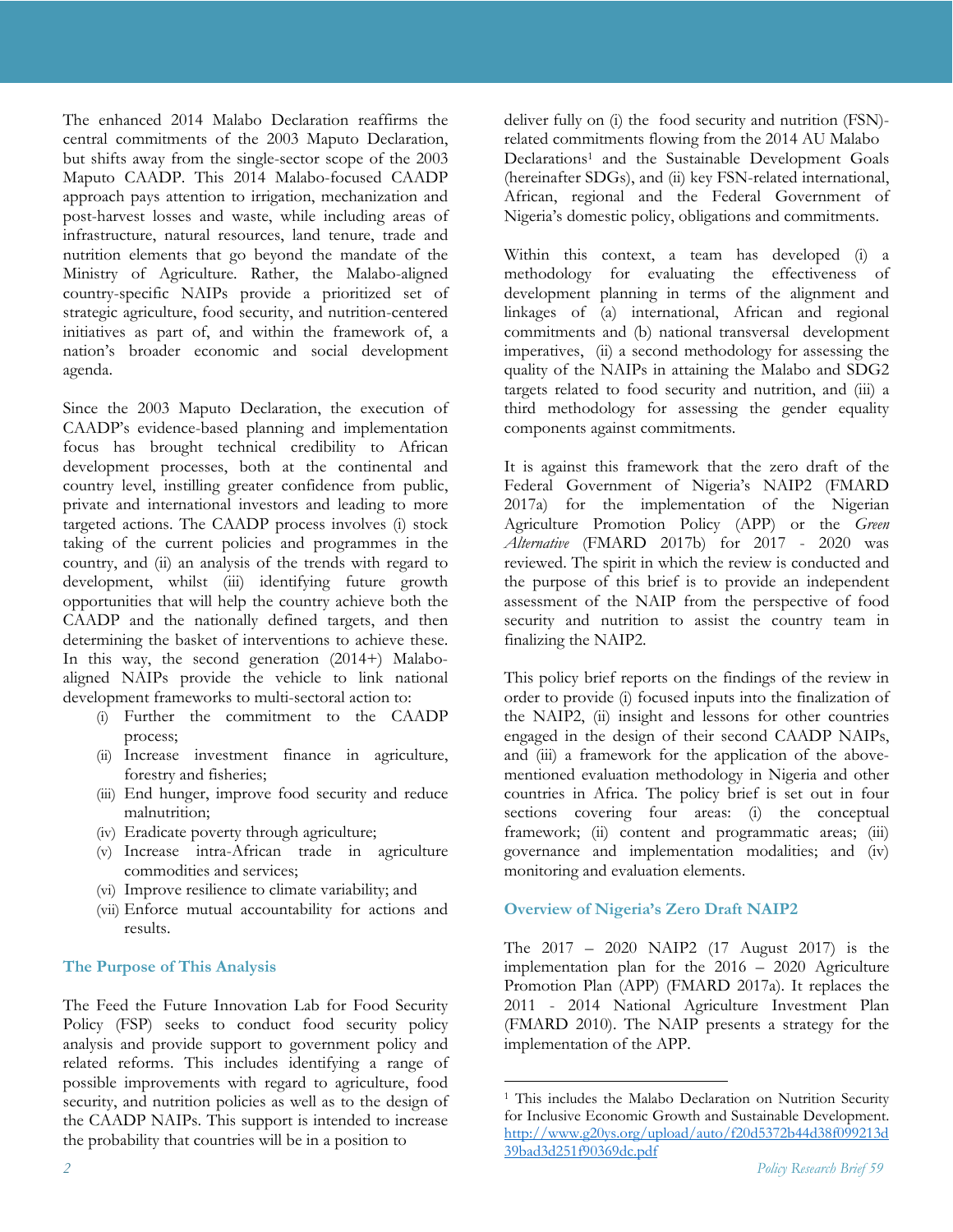The Agriculture Promotion Policy (APP) or Green Alternative focuses on achieving food security, import substitution, job creation, and economic diversification. The APP sets out to harness and deploy human and material resources to implement, review and consolidate existing objectives and strategies related to:

- Having a virile Breeder Foundation and certified seed regeneration system;
- Promoting the leasing of silos, agro-processing centres, farmers market and agro-industrial estates in the country to improve storage and agro processing facilities;
- Establishing a Cotton Corporation of Nigeria to expand output in the cotton, textile and garments sector;
- Reinforcing the National Programme on Grazing Reserves and Stock Routes to prevent pastoralists-farmers conflicts; and
- Re-activating the existing Agricultural Development Programmes (ADPs) for effectiveness at the grassroots Agricultural Extension Services.

The NAIP consists of three key programmes framed in line with the APP, namely:

- Product enhancement;
- Private investment; and
- Institutional realignment.

Each programme has sub-programmes that "further comprise of sub-sectorally aligned projects" (FMARD, 2017). The sub-programmes are:

- Comprehensive livestock development;
- Input transformation;
- Expanded access to finance and markets;
- Value addition and processing support;
- Agricultural water management;
- Agricultural research and innovation;
- Agricultural manpower development;
- Produce and commodity storage systems;
- Commercial agriculture expansion support; and
- Nutrition, quality control and standardization.

In addition, a number of thrusts are identified. These include:

- Agriculture as a business;
- Agriculture as a key to long-term growth;
- Food as a human right; and
- Value chain approach.

## **Assessment of the Policy Framework**

Significant policy reform has occurred in Nigeria under the Agricultural Transformation Agenda in the period 2011 – 2015. A list of these reforms is provided in the NAIP2. The APP includes a detailed list of future policy reforms. This impressive list includes many elements relevant to food security and nutrition but strangely enough does not mention specific steps taken with regard to food security and nutrition despite this being one of the key pillars of the APP and a goal of the NAIP2.

While mention is made of the Sustainable Development Goals, there is very little alignment with the Malabo Declaration on Accelerated Agricultural Growth and Transformation for Shared Prosperity and Improved Livelihoods and broader international, African, regional and Nigerian national priorities and commitments. In addition, the zero draft lacks a sound theory of change that should set out the pathways to the changes necessary to achieve these commitments. Many of the selected indicators are inadequate and do not include impact indicators (see the section on this later in the brief).

The binding obligations of key UN and African Union treaties and protocols are not discussed, such as the:

- UN 1948 Universal Declaration on Human Rights;
- UN 1966 International Covenant on Economic, Social and Cultural Rights;
- UN 1979 Convention on the Elimination of All Forms of Discrimination against Women;
- UN 1989 Convention on the Rights of the Child;
- AU 1981 African Charter on Human and Peoples' Rights;
- AU 1990 African Charter on the Rights and Welfare of the Child; and
- AU 2003 Protocol to the ACHPR on the Rights of Women in Africa.

Other key international and African non-binding declarations creating commitments that are not discussed include, but are not limited to:

- WHO 2014 Comprehensive Implementation Plan on Maternal, Infant and Young Child Nutrition;
- WHO 2012 Global Nutrition Goals;
- FAO WHO 2014 Rome Declaration on Nutrition and the Framework for Action;
- UN GA 2015 Resolution The 2030 Agenda for Sustainable Development;
- UN 2016 UN Decade of Action on Nutrition 2016-2025 – Work Programme;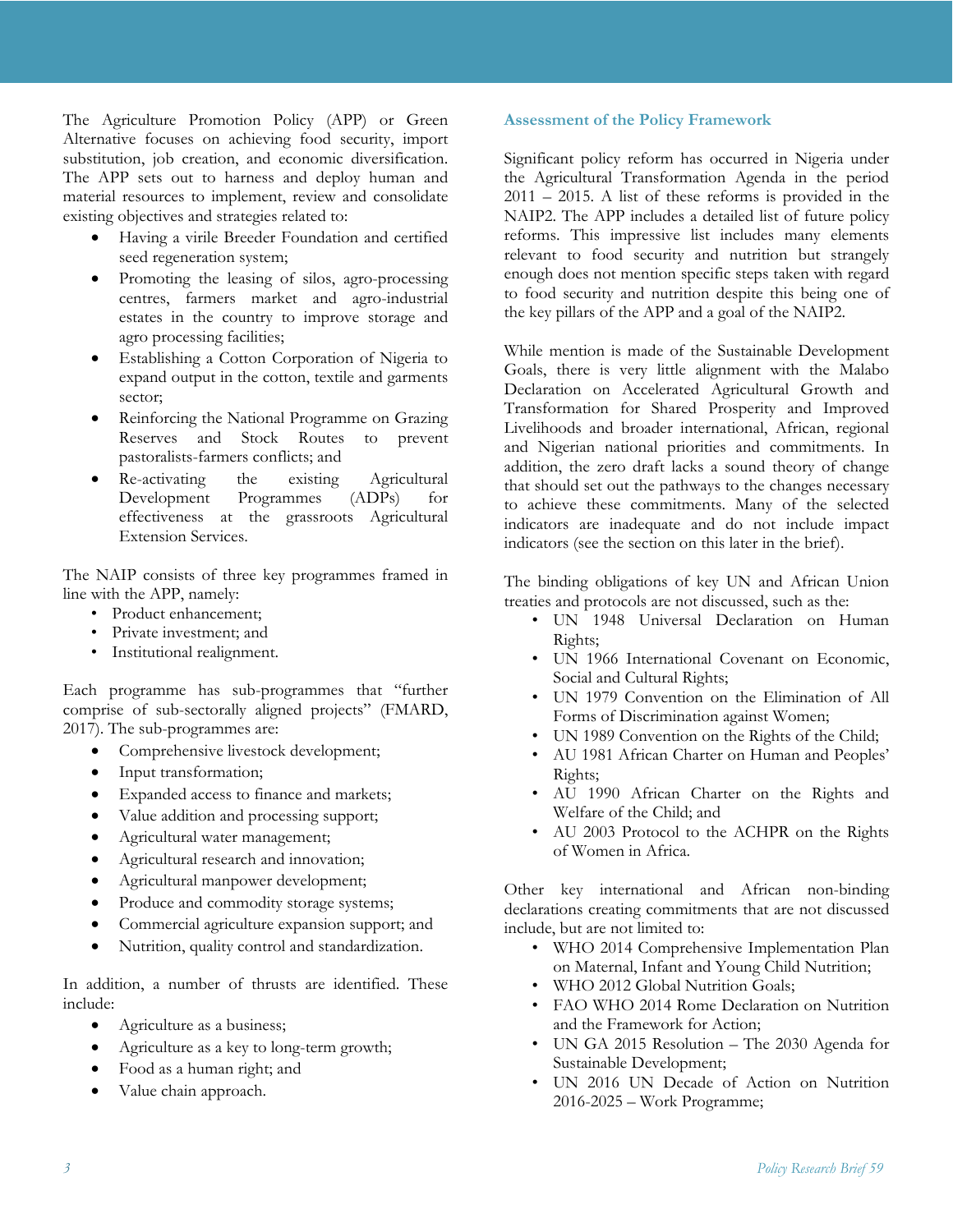- AU 2015 Africa Regional Nutrition Strategy 2015- 2025;
- AU 2014 Agenda 2063;
- AU 2015 Agenda 2063 First Ten Years Implementation Plan 2014-2023;
- AU 2015 NEPAD CAADP Results Framework 2015-2025; and
- AU 2016 NEPAD CAADP Implementation Guidelines under the Malabo Declaration.

In a similar vein, there is no detailed discussion of the existence or not of provisions relating to hunger, food and nutrition in regional (ECOWAS) instruments or the Constitution.

The introductory part of the NAIP indicates that the following policy measures have been put in place to stimulate and sustain development in the agricultural sector and to integrally promote commodity value chain activities for increased food production, expanded agribusiness undertakings and enhanced chain operators':

- National Programme on Food Security [NPFS];
- National Programme for Agriculture and Food Security [NPAFS];
- National Fadama Development Projects [NFDP]; and
- National Strategic Food Reserve Programme [NSFRP].

The NAIP's overview of sector-specific policies is incomplete, neglecting, for example, policies related to the environment, disaster management and water and sanitation, to name but a few.

Notable is that the NAIP2 makes no mention of the 2016 National Policy on Food and Nutrition in Nigeria (MBNP 2016). This policy document recognizes a far richer policy context, listing many more existing policies and strategies to address the nutrition perspectives of their mandates in Nigeria. These documents include:

- The National Health Policy and Guidelines;
- The National Agricultural Policy;
- The Agricultural Transformation Agenda;
- Science, Technology, and Innovation Policy;
- National Policy on Education;
- National Policy on School Health;
- National Policy on Infant and Young Child Feeding (IYCF);
- Early Child Care and Development;
- National Population Policy;
- National Policy on HIV/AIDS and Orphan and Vulnerable Children;
- National Policy on Non-Communicable Diseases;
- National Policy on Gender Mainstreaming;
- National Policy on Security;
- National Policy on Food Safety and its Implementation Strategy; and
- National Policy on Adolescent Health and Development in Nigeria.

Curiously, no mention made of the 2016 National Policy on Food and Nutrition (NPFN) in Nigeria nor the May 2017 Agricultural Sector Food Security and Nutrition Strategy for 2016 – 2025 (referred to as Agriculture FSN Strategy from here on). The NAIP2 only lists nutrition, quality control and standardization one of eight subprogrammes.

The 2016 NPFN provides the framework for addressing the problems of food and nutrition insecurity in Nigeria. The Agriculture FSN Strategy is meant to be the nutrition component of Agricultural Policy and the agricultural sector component of National Policy on Food and Nutrition. The Agriculture FSN Strategy seeks to operationalize one of the pillars of the ERGP and the APP or the Green Alternative and is the implementation strategy of the NPFN. The Strategy is meant to guide the identification, design, and implementation of intervention activities across different relevant sectors. It (correctly) recognizes that nutrition is a multi-sectoral and multidisciplinary issue involving various sectors including health, agriculture, science and technology, education, trade, economy and industry. It presents recommendations for making agriculture nutritionsensitive and provides guidance on how to incorporate these into agriculture sector programming across the food system to improve diets and health (MBNP 2016).

The Agriculture FSN Strategy identifies eight priority areas. The first four incorporate nutrition into agriculture and food system programming. The second four priorities focus on creating an enabling environment for planning and implementing nutrition-sensitive actions.

- i. Enhance value chains for improved nutrition.
- ii. Diversify household food production and consumption, especially targeting women, and increase access to micronutrient rich foods.
- iii. Improve food safety along the value chain.
- iv. Build resilience and social protection nets through food and nutrition systems for vulnerable groups - households without resilience to shocks periodically lack access to food and do not have stability of food supply.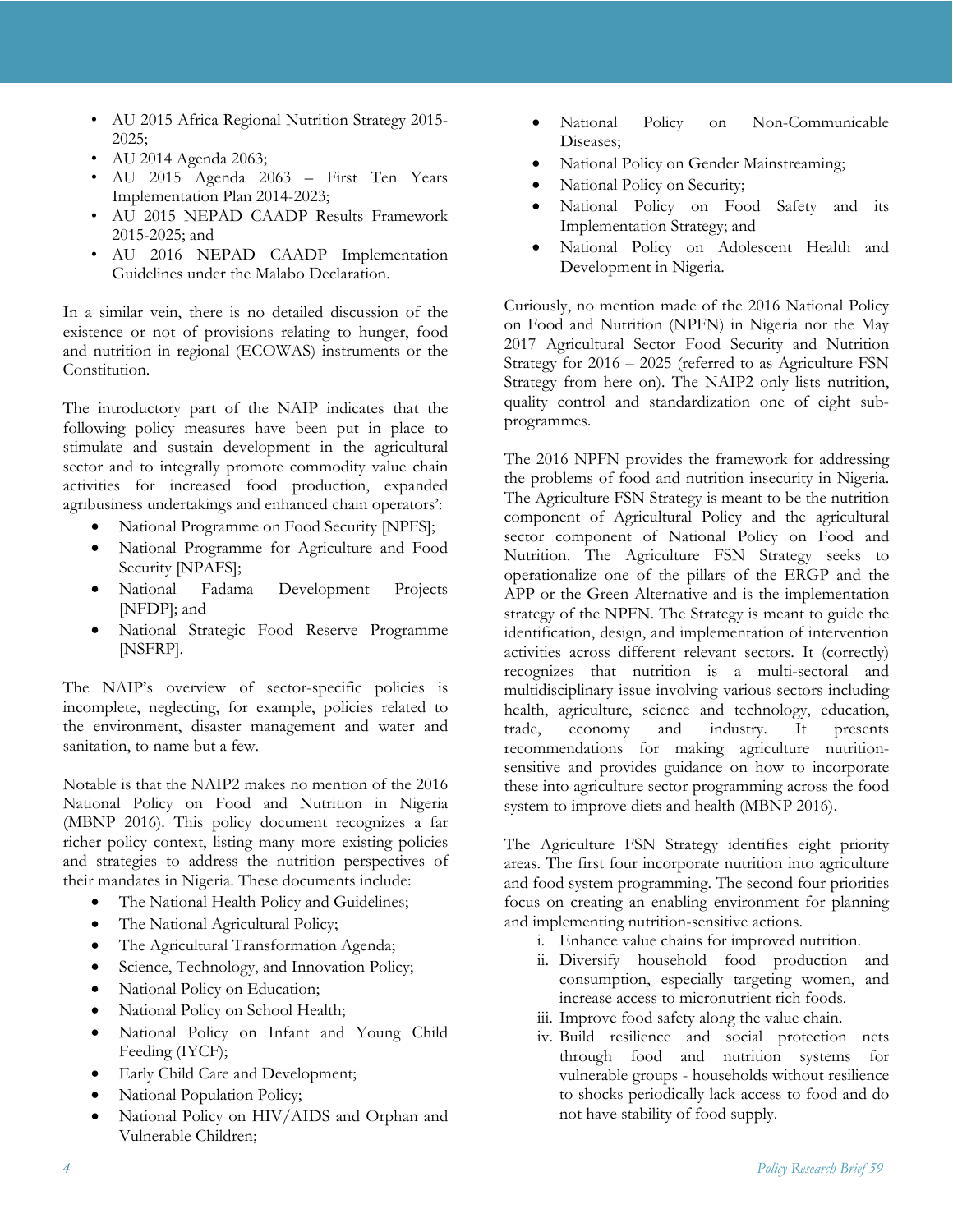- v. Promote nutrition research and information systems.
- vi. Improve the agricultural sector capacity to address food security and nutrition problems.
- vii. Nutrition education, social marketing, behavior change communication, and advocacy.
- viii. Nutrition surveillance and monitoring and evaluation.

The Agriculture FSN Strategy especially targets women of child bearing age, children 6 – 59 months old, schoolaged children and internally displaced persons, recognizing that undernutrition is disproportionately higher in the North West and North East zones. It adopts a food systems perspective. The latter being innovative and seldom seen in the draft NAIP2s.

## **Assessment of the Content and Programmatic Areas**

The content of the NAIP misses many opportunities to fulfill the aspirations of the ERGP, APP, and the Agriculture FSN Strategy. The thrusts set out in the NAIP could be significantly strengthened to achieve these broader objectives. Due to the misalignment of the NAIP with the APP (including a strong focus on nutrition), the programmes are weak in addressing food security and nutrition. Attention to food security is focused on staple crops. These are of value for energy and carbohydrate intake but not contributing much to improving the dietary diversity and nutritional value of food intake in general. While tomatoes are targeted for export markets but along with other nutritious fruit and vegetables, such crops could have significant income potential for households and improve nutrition.

The objectives of improving productivity and reducing post-harvest losses are well aligned with CAADP Malabo objectives and essential for reducing food insecurity and improving nutrition. The focus on increasing exports could be balanced in terms of ensuring that some of the most nutritious food products (such as horticultural crops) are available at affordable process in local markets across the country.

The lever on storage systems focus on the storage of grains. While this is essential for national food security in terms of the provision of adequate energy, broader attention is needed at the community level to ensure local availability of grain and finding ways of helping communities take responsible actions for food security. In addition, a broader perspective on storage solutions across the range of value chains and across the food system is recommended.

The section focusing on Level 2.1 – youth and women (termed gender mainstreaming) is poorly drafted and requires significant attention to make sure that the intent and the outcome is indeed gender mainstreaming to support the country's delivery on commitments related to the Beijing Platform for Action. Indeed, the section focusses on women and not on gender mainstreaming. Targeting women does not constitute actions on gender mainstreaming. Gender mainstreaming focuses on actions that bring about greater equity and inclusion where past policies have led to exclusion and marginalization. Given that Nigeria has a policy on gender mainstreaming, this needs to be consulted and appropriate actions included in the NAIP.

Addressing issues related to youth and women will require system-wide reform and programming that addresses their multiple needs. For example, one way of empowering women's engagement in lucrative agricultural enterprises is to address the labour burdens and child care responsibilities that limit their time and drain energy. There are many technologies that can reduce the demands on women such as the availability of water, affordable and clean energy supplies, mechanization, and services such as child care facilities.

Lever 6 on food, consumption, and nutrition is the very last lever presented in the NAIP2. While this section acknowledges the challenges facing Nigeria in terms of under nutrition, micronutrient deficiencies and overweight, obesity and diabetes, the NAIP2 does not adequately address these issues. Yet, the Agriculture FNS Strategy provides a clear plan for these elements.

For example, the section on research and innovation misses a strategic opportunity to focus on more nutritious crops and some of the crucial bottlenecks to unlocking the potential of agriculture and food system transformation to improve food security. Incentivizing research and innovation to unlock this potential could have significant benefits for the country.

Section on lever 6 does not provide the details of how the trust will be achieved. For example, how will the enhancing of quality of foods by proper use of agrochemicals, quality control and testing be implemented? How will encouraging tighter linkages in the supply chain policies of supermarkets and regional farm centers' be implemented, incentivized, and measured?

It is important for the quality of food provided in feeding schemes (schools, etc.) to be managed and strict standards for the composition, nutritional value, and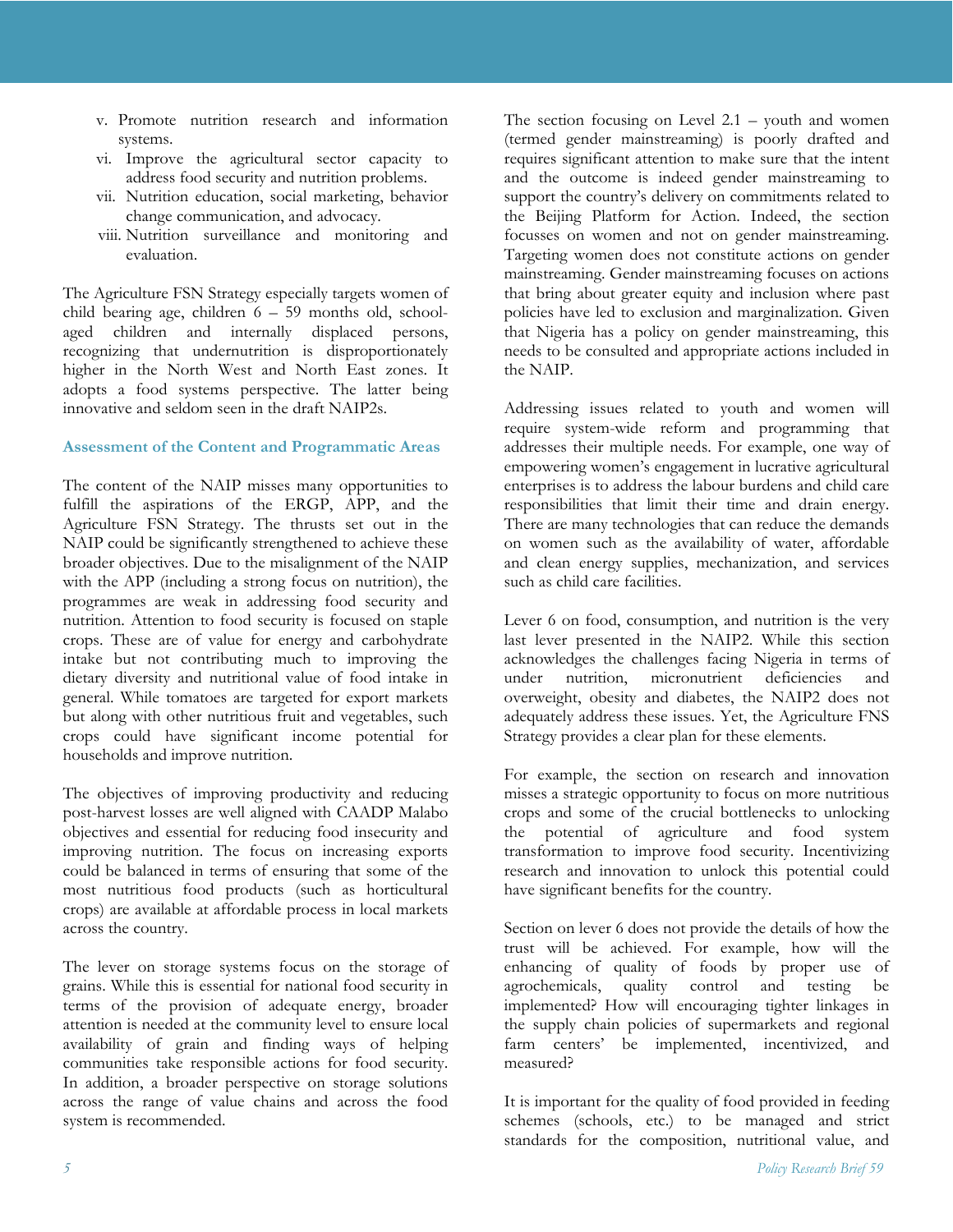safety of such meals to be provided and enforced. Simply counting how many children participate in meal programmes will not disclose the diversity, quality, or quantity of these meals. If these are not adequate, they will not contribute to the health and well-being of the children and may possibly only stave off hunger without providing essential nutrients.

No mention is made of the fourth element of the Agriculture FNS Strategy, namely building resilience and social protection nets through food and nutrition systems for vulnerable groups - households without resilience to shocks periodically lack access to food and do not have stability of food supply. This is an essential consideration for protecting those most at risk of food insecurity and those marginalized by society as well as in the conflict zones in the country.

Given the solid framework for action in the Agriculture FSN Strategy and the NPFN, this section is particularly weak and presents a simple list of things to 'encourage'. Given the pressing need to address nutritional issues in Nigeria, it is strongly recommended that the Agriculture FSN Strategy be integrated into the NAIP as a vital part of the APP.

## **Governance and Implementation Modalities**

The governance and manage structure of the NAIP is excessively complicated and divorced from the management and accountability structures of the Agriculture FSN Strategy. While the FMARD will coordinate the NAIP, the Agriculture FSN Strategy is governed through multiple institutional avenues for the coordination of nutrition interventions. No indication of how the APP will be managed and administrated is found in the June 2016 document.

FMARD will coordinate the State ministries and other stakeholders. The zero draft of the NAIP2 acknowledges that the coordination and delivery on agriculture activities has not always been smooth nor have the desired results been attained. Therefore, these arrangements will need to be agreed on at the annual meetings of the National Council on Agriculture (NCA). The role of the NCA is not elaborated in the NAIP.

A detailed discussion of governance, leadership, and institutional architecture is set out in the NAIP, including the role of the:

 The President will provide leadership for the subsector and take far reaching decisions based on the recommendation of the Governing Board when required.

- A NAIP Governing Board responsible for coordinating the affairs of various MDA's (Ministries, Departments and Agencies) in relation to agriculture as well as development partners, NGO's, CBO's, Farmers Group/Associations and the private sectors. This Board is headed by FMARD HMA and HMS. The acronyms for HMA and HMS are not defined in the document. The members include the HMA of finance, Minister of Budget and National Planning, Minister of Water Resources, Minister of Trade and Investment.
- A NAIP Advisory Council that advises the Governing Council on policies that can strengthen the sector through the National Council on Agriculture and Rural Development. This includes the HMA, HMS, Permanent Secretary and the State Commissioners for Agriculture as well as the Federal Capital Territory Secretary of Agriculture.
- A Central Coordinating Committee responsible for the implementation of the NAIP framework. This includes the Permanent Secretary, the Federal and Regional and State Directors of FMARD and the Heads of FMARD Parastatals and Agencies They also advise the Advisory Committee as appropriate.
- An Independent Committee that monitor and evaluate the implementation of the NAIP process, comprising members of the National Assembly, Development Partners, NGO's, CBO's, Farmers Group/Associations and the private sectors.

The Agriculture FSN Strategy, reportedly the nutrition component of the APP, has the following governance structure:

- i. A National Council on Nutrition (NCN) was established in May 2007. The NCFN (see ii below) is recognized as the technical arm of the NCN (MBNP 2016). This is the highest decision-making body on food security and nutrition in Nigeria and is chaired by the Vice-President. The MBNP serves at the secretariat for this Council as well as the NCFN (see ii below).
- ii. The National Committee on Food and Nutrition (NCFN) coordinates cross-sectoral activities from MBNP. The NCFN is situated in the Ministry of Budget and National Planning2 (MBNP) and is responsible for policies, programmes and coordination of the NPFN (MBNP 2016). It has multisectoral membership.
	- iii. This structure is replicated at State and Local Government.
	- iv. The FMARD has established an inter-ministerial Agriculture Nutrition Working Group to support

-

*<sup>6</sup> Policy Research Brief 59* 2 Formerly the National Planning Commission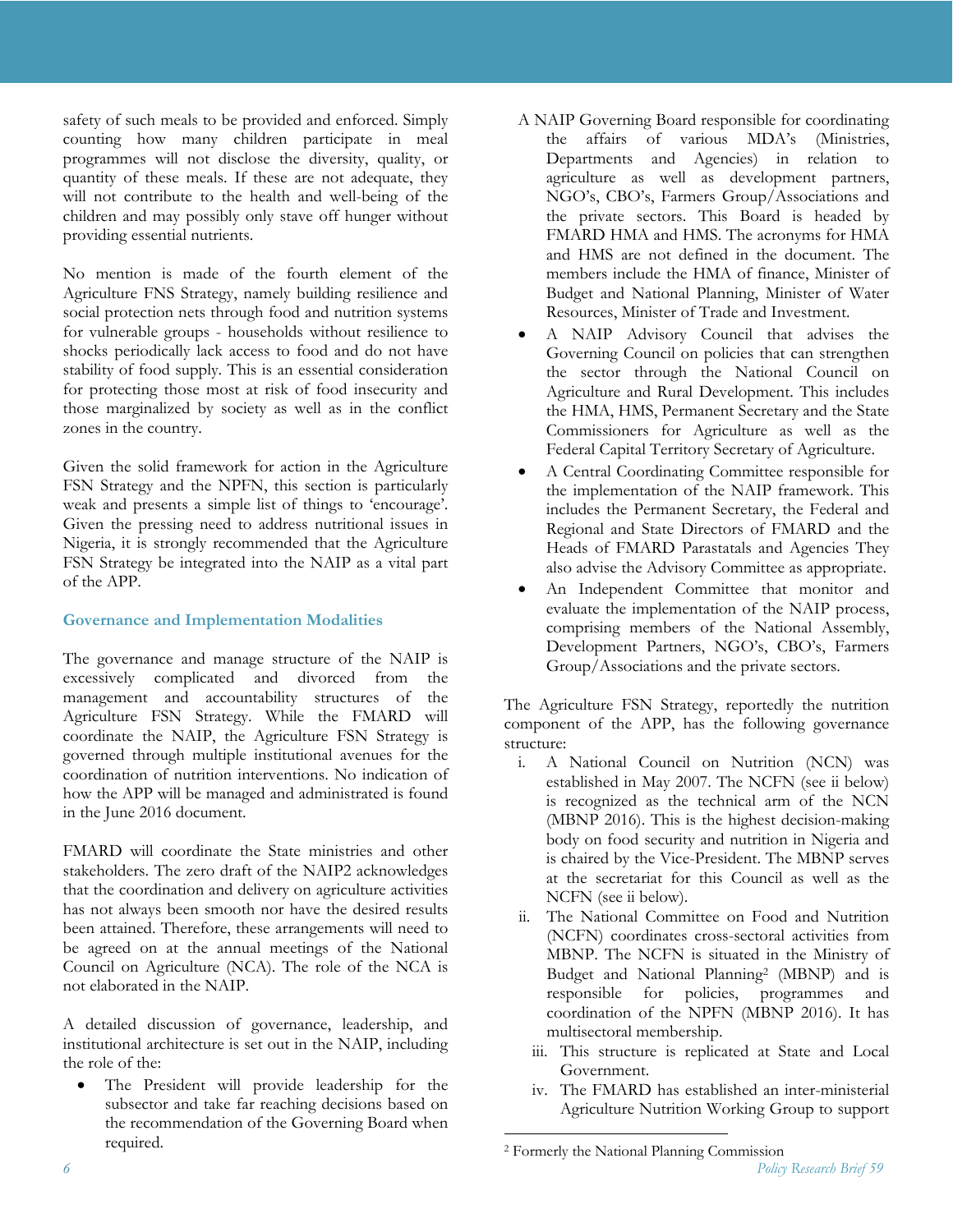the newly established Nutrition and Food Safety Division if FMARD. This group coordinates nutrition actions through the agricultural sector through the Nutrition and Food Safety Division (FMARD 2017c)

Yet, as the national agency responsible for programme implementation, the FMARD is responsible for the management and delivery of the NAIP2.

Some serious deliberation is necessary to integrate the objectives of the Agriculture FSN Strategy into the NAIP2 as envisaged in the NPFN and the governance structures simplified and streamlined. Appropriate Ministries should be responsible for implementation and accountability structures needs to be streamlined within existing structures rather than duplicating efforts.

No mention is made at all of the role and responsibilities of the Ministry of Health that should assume direct responsibility for health-related actions within the Agriculture FSN Strategy and the NAIP.

## **Assessment of the Monitoring and Evaluation Elements**

The list of indicators for the NAIP2 does not go beyond outcomes and outputs to include impact indicators. Their focus is on staple crops and self-sufficiency rather than achieving the admirable goals of the NPFN and the Agriculture FSN Strategy that are more nutrition-focused.

While addressing the issues of the right to food and ensuring national food reserves are able to stabilize food prices and provide food in times of need, food security goes beyond merely ensuring adequate supply of staple grains and tubers. The nutrition issues outlines in the Agriculture FSN Strategy will only be addressed by diversifying the food system and ensuring adequate access to year-round supplies of diverse foods to meet individual food requirements throughout the human life cycle. The monitoring and evaluation frameworks of NAIPs need to reiterate this by including appropriate indicators that align with international commitments, the CAADP Results Framework, and national goals.

Likewise, the Agriculture FSN Strategy contains a results framework (page 26) with appropriate objectives, the indicators and targets are primarily outcome and output level and do not stretch the achievements to deliver an impact. The targets are detailed in the tables in the Agriculture FSN Strategy presented from page 37 ff. The targets do not include indicators that align with the Malabo CAADP targets and the indicators contained in

the Biennial Review. This is a missed opportunity and consideration should be given to adjusting the indicators to align with the country's commitments to Malabo, Agenda 2063 and the SGD goals.

The Malabo Declaration on Nutrition Security through Inclusive Economic Growth and Sustainable Development in Africa targets align with the World Health Assembly commitments of 2011 and have been adopted by the CAADP Malabo. These include:

- i. Ending hunger by 2025;
- ii. Ending child stunting and bringing down stunting to 10 % and underweight to 5% by 2025; and
- iii. Continuing dialogue and strengthening advocacy in support of improved nutrition.

Both the 2014 CAADP Malabo commitments and the 2016 CAADP Results Framework include these targets for wasting and underweight, as well as the Minimum Adequate Diet for Infants and the Women's Dietary Diversity Score as indicators and targets. The CAADP Results Framework also includes indicators for the proportion of population that is undernourished. The only direct food security indicator included in the SDGs is the Food Insecurity Experience Scale (FIES)—a composite indicator of food security.

The indicators for food processing are inadequate to drive accountability of the public and private sector to ensuring impact. The indicators for this should include elements to monitor the engagement of local communities in enterprises in this part of the food system as well as job creation capacities. Food safety standards and achieving these should be included in this section. The number of energy sources and alternatives will not monitor whether the solutions are reaching local communities and facilitating value chain development and job creation. Likewise, the marketing and trade indicators should reflect the affordability of nutritious foods at the community level and shifts in diet to more nutritious foods.

The only indicator provided to monitor mechanization is the number of tractors. More thought is needed to shift these input indicators to impact indicators aligned with the aspirations of the CAADP Malabo Declaration. How the efficiency and safety in the use of agrochemicals will be determined and measured is not clear. Simply counting the number of youth and women trained annually and the increase in entrepreneurs will not indicate changes in inclusive societies and gender mainstreaming. Unless deliberate policy and programme steps are taken to address past inequalities and the deliberate exclusion of